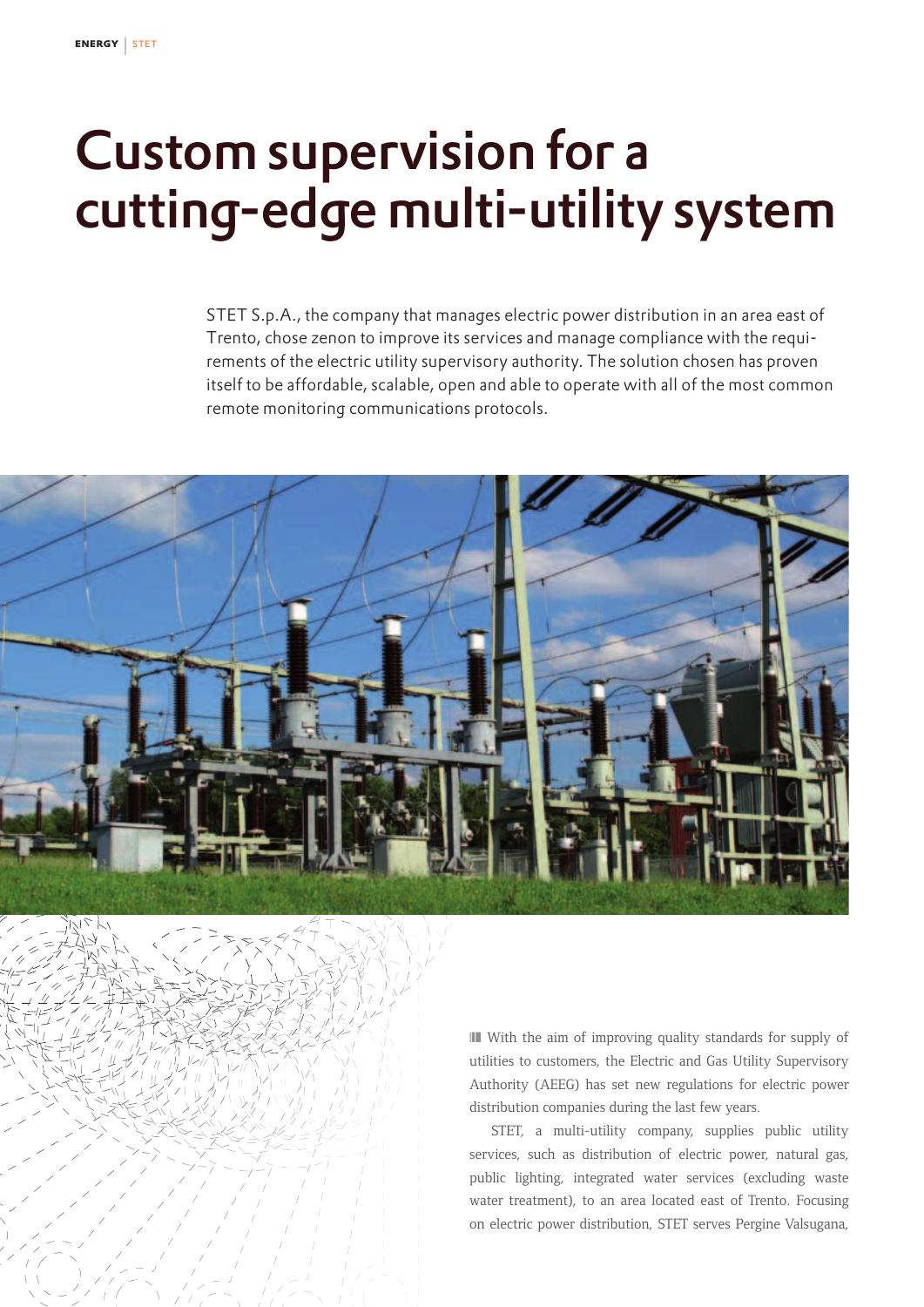| FR ENGINEER IT LOANS<br>÷<br>11104                                                                                                             | <b>THE ENGINEERS &amp; LEWIS COMPANY</b>        | -                                                                                                                            | 14,09.00<br><b>GRAND</b>                                                                                                                                      |
|------------------------------------------------------------------------------------------------------------------------------------------------|-------------------------------------------------|------------------------------------------------------------------------------------------------------------------------------|---------------------------------------------------------------------------------------------------------------------------------------------------------------|
| <b>CONTRACTOR</b><br>technol designation<br>Sept 21 1 1 1 2 1<br>Tel: phone interactive (displantamental)<br><b>Strethning</b>                 | ٠<br>new () : checkers are larry over the ()    | 圈<br><b>Strait and</b>                                                                                                       | <b>SHIPS/N TEAM</b><br><b>CONSUMER</b><br>$-144464444444444444444$<br><b>DISPLAY AVES</b><br><b>VERSION RIG SEARCHER</b><br><b>THE ETHING IS THINK LESSA.</b> |
| June HM Colo III and III Series September Holiday for La Membershields Landre, Nat-<br><b>Tukements</b>                                        |                                                 | $= 1.2$<br>-<br>size.                                                                                                        | <b>COMPETERING VALIMINA</b><br>OUNCE   INSERT TO A STAN SERVICE                                                                                               |
| <b>Standard Strateche Transier</b><br><b>Falcott</b><br><b>The parents</b><br>Testan<br><b>These Fina</b>                                      |                                                 | TS Atmos                                                                                                                     |                                                                                                                                                               |
| <b>Dealership</b><br>Е<br><b><i><u>Deposite Distribute</u></i></b><br>Theasened<br>faishine.<br>Seas II                                        |                                                 |                                                                                                                              | <b>SILMS</b>                                                                                                                                                  |
| <b>Imple e dede</b><br># Guardeltowith<br><b>Digity Deathline Watch</b><br>×<br><b>UP BY ON</b><br>com<br><b>Exterior Inc.</b>                 |                                                 | <b>TIT</b><br><b>uni</b>                                                                                                     |                                                                                                                                                               |
| This number of competences<br>÷<br><b>Screenes</b><br><b>Statution</b><br><b><i><i><u>Additional</u></i></i></b><br><b>Newsawakee</b><br>$-44$ |                                                 | <b>WH</b><br><b>MONT</b><br><b>Briant</b>                                                                                    | <b>ALL ET</b>                                                                                                                                                 |
| <b>WHIM</b><br><b>SECURE</b><br>artests date                                                                                                   | u.<br><b>MARTINER</b><br>\$9.95<br><b>SEART</b> | -                                                                                                                            | -<br><b>Garrier</b>                                                                                                                                           |
| <b>PERMIT</b><br>04/03/4 0501<br><b>SINGICA FIRMINGERS</b><br><b>VESTITATE SETTINGS TO</b>                                                     | <b>GATNA</b>                                    |                                                                                                                              |                                                                                                                                                               |
| <b>VRIVATIONS VARUE</b><br><b>COLAR</b>                                                                                                        |                                                 |                                                                                                                              |                                                                                                                                                               |
| VRIALDSDR UNFLIM<br>ARCHIVES ATLANTICARED HATE:<br><b>Jit Jatusbrits InsuluAI</b><br>ARCHIVES STORED LAWS ASSISTED                             | <b>Land</b>                                     | $\frac{1}{2} \left( \frac{1}{2} \right) \left( \frac{1}{2} \right) \left( \frac{1}{2} \right)$<br><b>APRILE</b><br><b>UH</b> | $-11$                                                                                                                                                         |
| <b>SHENDED RATE VIOLAGEMENT</b><br><b><i><u>SERVICE</u></i></b><br><b>Miner</b><br><b>SENIOR PRODUCTION SERVICES</b><br>-                      | $\frac{1}{2}$                                   |                                                                                                                              | Ŧ2<br><b>SEARCH</b><br><b>SERVI</b><br>--                                                                                                                     |

Levico Terme, Cladonazzo, Tenna, Sant'Orsola Terme and Palù del Fersina, with a population of more than thirty thousand.

The acquisition of new electric power distribution grids and the necessity to efficaciously and precisely comply with Authority regulations drove STET to reconsider its remote monitoring systems. "Our system, even though fairly modern, was no longer able to sustain the expansion requirements for remote monitoring and control and management of the newly acquired grids. It no longer offered the flexibility for expansion of the grid automation needed to deal with the ever increasing quality demands of the utilities we provide," notes STET Engineering Manager, Roberto Baldo. "In particular, we needed a solution that would enable us to manage compliance with the complex requirements required by the Authority to power interruption conditions."

Performance indices calculation and generation of reports up to 2010 required by the Authority were done by hand: "We had to use the paper printout of the remote monitoring tables and classify each interruption by hand, using normal computer equipment for the necessary calculations," recalls Roberto

Baldo. One can easily imagine the difficulty and poor use of time connected with these tasks.

Therefore, when STET decided to invest in the renovation of its remote monitoring system the best solutions for its specific requirements were sought.

## an open solution

After a careful market analysis, STET turned to Impel Systems, a specialized systems integrator and COPA-DATA partner. Impel Systems was entrusted with the upgrading of the power grid supervision software with zenon, COPA-DATA's SCADA system. The solution identified also enabled replacement of all external field peripherals (RTUs) with equipment that was not only non-proprietary, but also reliable, technologically advanced as well as supported by open communications protocols – all this whilst still remaining within the anticipated budget limits. "The previously installed RTUs did not support the IEC 60870-5-104 protocol (TCP/IP) which is of vital importance for electricity suppliers because it enables "spontaneous" communication between substation supervisors and the grid master any time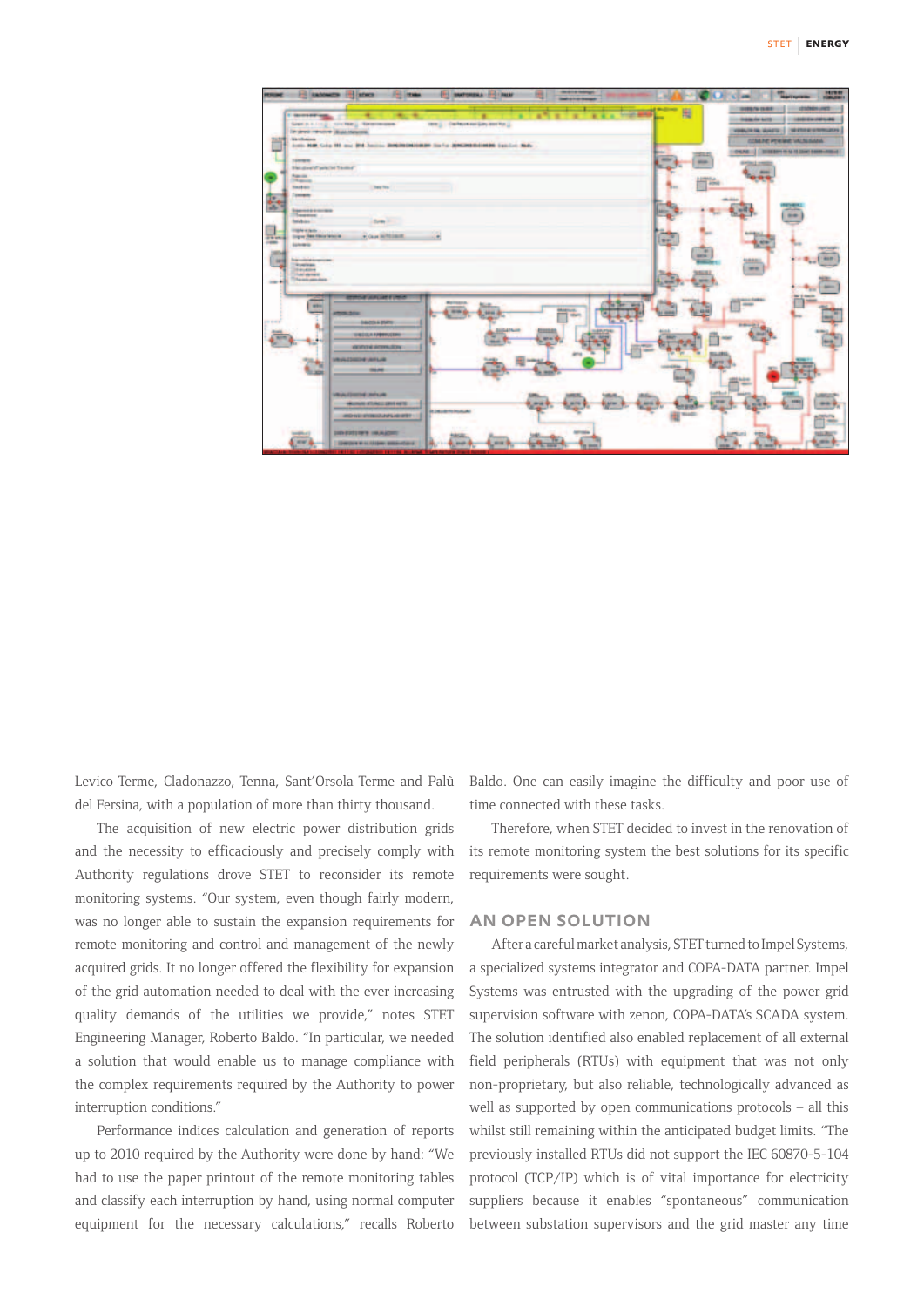

supervised variables change," explains STET Remote Monitoring Manager, Giorgio Pallaoro. It was also important to use normal "market" peripherals programmable with standard languages such as IEC 61131-3. Because of the adoption of a system such as zenon, which integrates the IEC 611131-3 PLC environment and is open to all communication standards and which is also independent of hardware suppliers, STET was able to purchase its peripherals, being commonly obtainable from market suppliers, at accessible prices. "As we are no longer forced to purchase specific components from a particular manufacturer, we have chosen products that are easy to find and replace, thereby achieving immediate savings on purchase costs. This, of course, will also be an advantage when maintenance and repairs are required," added Pallaoro.

In the remotely-supervised substations, the system automatically detects and catalogues unprogrammed interruptions, whilst it is possible, using simple commands, to include activation of secondary switching equipment not yet under remote supervision, during programmed interruptions or in the case of progressive reconnection of power after malfunctions. This way, the system may be left to automatically perform indices calculation procedures along with compilation of records for the Authority.

## reduced downtime

The Authority requires an economic incentive and penalty mechanism based on the quality of the services provided to customers: the fewer the interruptions with a shorter duration, the greater the premium given to the utilities supplier. The introduction of an advanced remote monitoring system such as zenon, has not only simplified compliance connected with reporting requirements, but it has also truly contributed to the improvement of services, helping to reduce malfunction repair times and, therefore, sustaining the improvement of performance indices.

"One of the reasons we invested in the remote monitoring system upgrade was the need to improve our service quality. This was because we believed we could reduce interruption down times through proper system supervision," explained Baldo. "Our control room does not need to be manned 24/7. In case of a malfunction the previous system notified the technician on call, who needed the time to get to the power station before resolving the problem. Even when the problem was easy to identify, the time between notification and solution was in any case more than half an hour". STET hereby seized a new opportunity: "Installation of zenon enabled us to make an agreement with ACSM Primiero, another utility provider, with a constantly